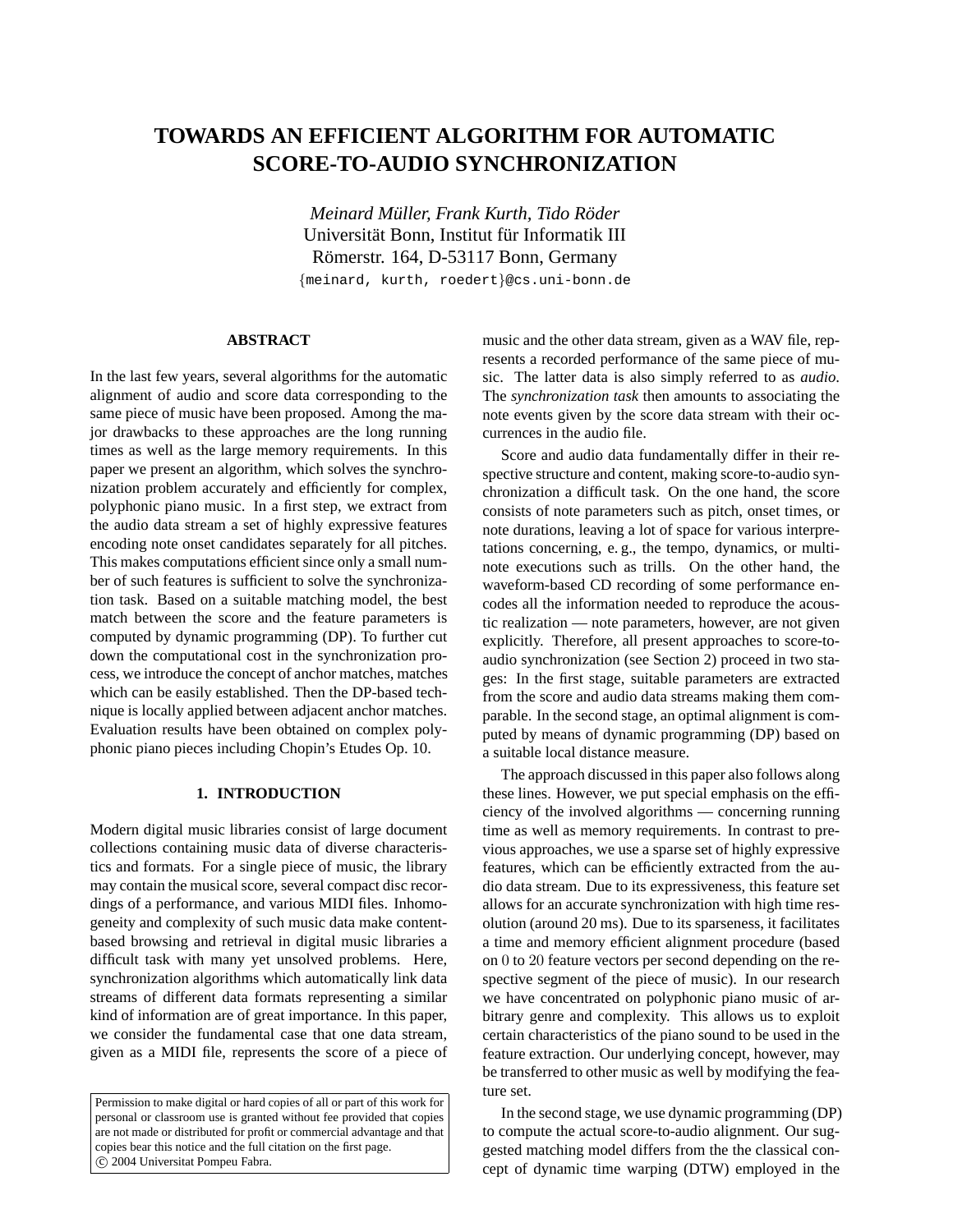synchronization algorithms suggested in [6, 7]. Since we prefer to have missing matches over having bad or wrong matches, we do not force the alignment of all score notes but rather allow note objects to remain unmatched. Furthermore, we present efficiently computable local score functions which relate the audio features to the note parameters of the score data. Here we are led by the following simple but far-reaching principle: The score data will guide us in what to look for in the audio data stream. In other words, all information contained in the extracted audio features, which is not reflected by the score data, remains unconsidered by the local score function.

As for classical DTW, the running time as well as the memory requirements in the second stage are proportional to the product of the lengths of the two sequences to be aligned. In view of efficiency it is therefore important to have sparse feature sets leading to short sequences. The synchronization algorithm can be accelerated considerably if one knows matches prior to the actual DP computation. To account for such kind of prior knowledge, we introduce the notion of *anchor configurations* which may be thought of as note objects having some salient dynamic or spectral properties, e. g., some isolated fortissimo chord with some salient harmonic structure or some long pause. The counterparts of such note objects in the audio data streams can be determined by a linear-time linear-space algorithm which efficiently provides us with so-called anchor matches. The remaining matches can then be computed by much shorter, local DP computations between these anchor matches.

The rest of this paper is organized as follows. After a brief overview of related approaches in Section 2, we describe the two stages: the feature extraction in Section 3 and the alignment procedure in Section 4. Then, in Section 5, we describe how to improve the efficiency of our synchronization by introducing the concept of anchor matches. The synchronization results as well as the running time behavior of our algorithm for complex polyphonic piano pieces including Chopin's Etudes Op. 10 are presented in Section 6. Section 7 concludes the paper with a summary and perspectives on future work.

# **2. RELATED WORK**

There are several problems in computational musicology which are related to the synchronization problem such as automatic score following, automatic music accompaniment, performance segmentation or music transcription. Due to space limitations the reader is referred to [1, 6] for a discussion and links to the literature. There, one also finds a description of other conceivable applications of score-to-audio alignment. We now summarize recent approaches from the relatively new field of automatic scoreto-audio synchronization as described in [1, 6, 7].

All three approaches proceed in the two stages mentioned above. Turetsky et al. [7] first convert the score data (given in MIDI format) into an audio data stream using a synthesizer. Then, the two audio data streams are analyzed by means of a short-time Fourier transform (STFT) which in turn yields a sequence of suitable feature vectors. Based on an adequate local distance measure permitting pairwise comparison of these feature vectors, the best alignment is derived by means of DTW.

The approach of Soulez et al. [6] is similar to [7] with one fundamental difference: In [7], the score data is first converted into the much more complex audio format — in the actual synchronization step the explicit knowledge of note parameters is not used. Contrary, Soulez et al. [6] explicitly use note parameters such as onset times and pitches to generate a sequence of attack, sustain and silence models which are used in the synchronization process. This results in a more robust algorithm with respect to local time deviations and small spectral variations.

Since the STFT is used for the analysis of the audio data stream, both approaches have the following drawbacks: Firstly, the STFT computes spectral coefficients which are *linearly* spread over the spectrum resulting in a bad low-frequency resolution. Therefore, one has to rely on the harmonics in the case of low notes. This is problematic in polyphonic music where harmonics and fundamental frequencies of different notes often coincide. Secondly, in order to obtain a sufficient time resolution one has to work with a relatively large number of feature vectors on the audio side. (For example, even with a rough time resolution of 46 ms as suggested in [7] more than 20 feature vectors per second are required.) This leads to huge memory requirements as well as long running times in the DTW computation.

In the approach of Arifi et al. [1], note parameters such as onset times and pitches are extracted from the audio data stream (piano music). The alignment process is then performed in the score-like domain by means of a suitably designed cost measure on the note level. Due to the expressiveness of such note parameters only a small number of features is sufficient to solve the synchronization task, allowing for a more efficient alignment. One major drawback of this approach is that the extraction of score-like note parameters from the audio data — a kind of music transcription — constitutes a difficult and time-consuming problem, possibly leading to many faultily extracted audio features. This makes the subsequent alignment step a delicate task.

## **3. COMPUTATION OF SPARSE FEATURE SETS**

Before we describe the first stage, the extraction step, it is helpful to recall some facts concerning the music to be aligned. As mentioned before, we consider polyphonic piano music of any genre and complexity. This allows us to exploit certain characteristics of the piano sound. However, dealing with piano music is still a difficult task due to the following facts (see, e. g., [2, 3] for more details):

• Striking a single piano key already generates a complex sound consisting not only of the fundamental pitch and several harmonics but also comprising in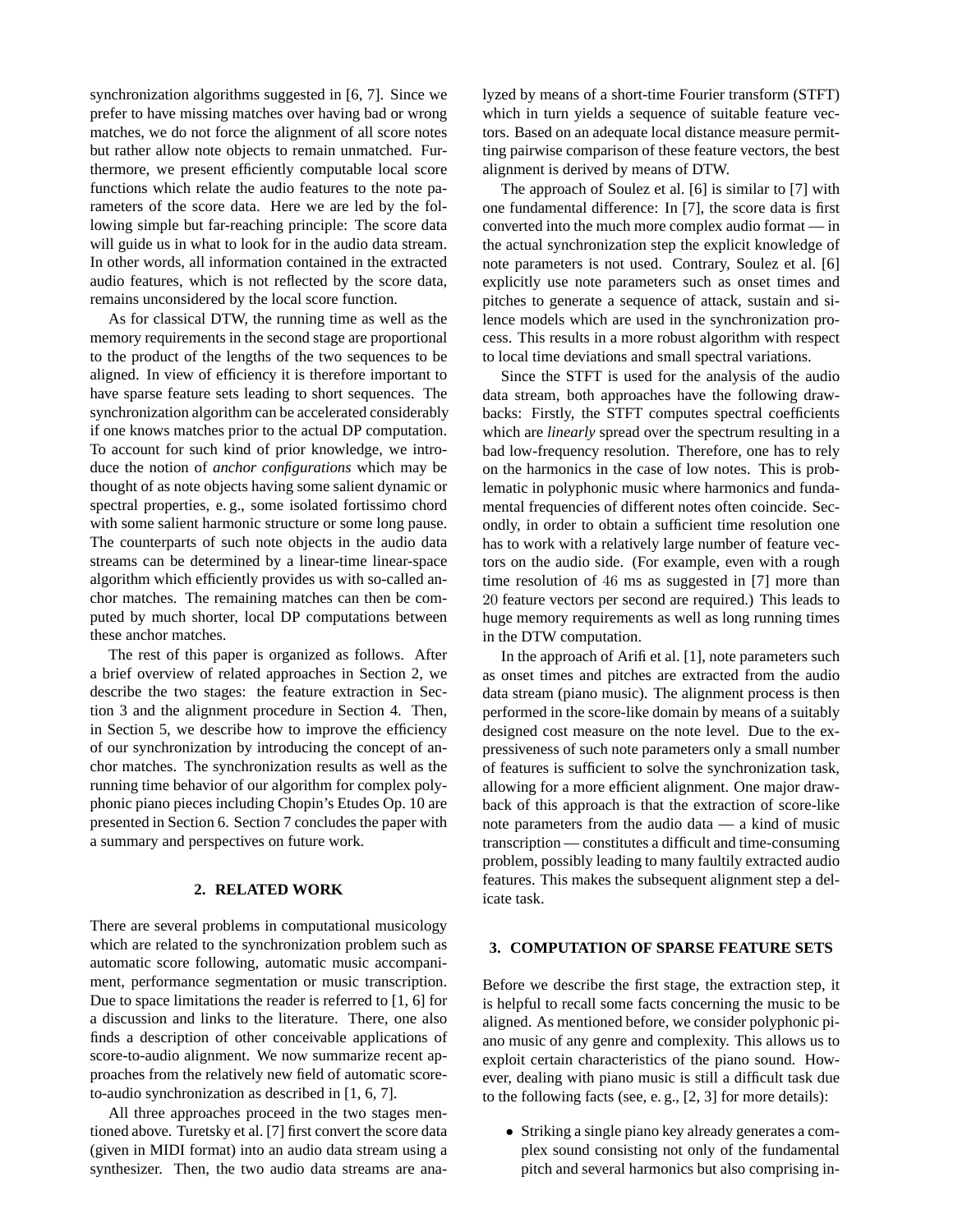harmonicities caused by the keystroke (mechanical noise) as well as transient and resonance effects.

- Especially due to the usage of the right (sustaining) pedal, the note lengths in piano performances may differ considerably from the note lengths specified by the score. This results in complex sounds in polyphonic music which are not reflected by the score. Furthermore, pedaling also has a great effect on the timbre (sound spectrum) of a piano sound.
- The piano has a large pitch range as well as dynamic range. The respective sound spectra are not just translated, scaled, or amplified versions of each other but differ fundamentally in their respective structure depending on pitch and velocity.

To make the alignment robust under such spectral, dynamic and temporal variations, we only consider pitch and onset information for our audio features. The extraction of such features is based on the following fact: Striking a piano key results in a sudden energy increase (attack phase). This energy increase may not be significant relative to the entire energy — in particular if the keystroke is soft and the generated sound is masked by the remaining signal. However, the energy increase relative to the spectral bands corresponding to the fundamental pitch and harmonics of the respective key may still be substantial. This observation suggests the following general feature extraction procedure (cf. [8], for a similar approach):

- First decompose the audio signal into spectral bands corresponding to the fundamental pitches and harmonics of all possible piano keys.
- Then compute the positions of significant energy increases for each band. These positions constitute candidates for note onsets.

Note that, opposed to the approach in [1], we do not try to extract further note parameters from the audio file. The alignment will purely be based on these onset candidates.

We now describe our feature extraction in detail. For convenience, we identify the notes A0 to C8 of a standard piano with the MIDI pitches  $p = 21$  to  $p = 108$ . For example, we speak of the note A4 (frequency 440 Hz) and simply write  $p = 69$ . Besides the fundamental pitch of a note  $p$ , we also consider the first two harmonics, which can be approximated by the pitches  $p+12$  and  $p+19$ . The generalization of our concepts to a constant or variable, note-dependent number of higher harmonics is straightforward (cf. Section 4.2).

#### **3.1. Subband Decomposition**

In decomposing the audio signal we use a filter bank consisting of 88 bands corresponding to the piano notes  $p =$ 21 to  $p = 108$ . Since a good signal analysis is the basis for our further procedure, the imposed filter requirements are stringent: To properly separate adjacent notes, the passbands of the filters should be narrow, the cutoffs should



**Figure 1**. Magnitude responses for the elliptic filters corresponding to the MIDI notes 60, 70, 80, and 88 to 92 (sampling rate 4410 Hz).

be sharp, and the rejection in the stopband should be high. In addition, the filter orders should be small to allow for efficient computation. In order to design a set of filters satisfying these requirements for all MIDI notes in question, we work with three different sampling rates: 22050 Hz for high frequencies ( $p = 93, \ldots, 108$ ), 4410 Hz for medium frequencies ( $p = 57, \ldots, 92$ ), and 882 Hz for low frequencies ( $p = 21, \ldots, 56$ ). Each filter is implemented using an eighth-order elliptic filter with 1 dB passband ripple and 50 dB rejection in the stopband. To separate the notes we use a Q factor (ratio of center frequency to bandwidth) of  $Q = 25$  and a transition band half the width of the passband. Figure 1 shows the magnitude response of some of these filters.

Elliptic filters have excellent cutoff properties as well as low filter orders. However, these properties are at the expense of large phase distortions and group delays. Since in our offline scenario the audio signals are entirely known prior to computations, one can apply the following trick: After filtering in the forward direction, the filtered signal is reversed and run back through the filter. The resulting output signal has precisely zero phase distortion and a magnitude modified by the square of the filter's magnitude response. Further details may be found in standard text books on digital signal processing such as [5].

We have found this filter bank to be robust enough to work for a reasonably tuned piano. For out-of-tune pianos one may easily adjust the center frequencies and bandwidths as suggested in [8].

## **3.2. Onset Detection**

After filtering the audio signal, we compute the short-time root-mean-square (STRMS) power for each of the 88 subbands. To this end, we convolve each squared subband signal with a Hann window of suitable length. In our experiments, we picked the three different window sizes of 101, 41, and 21 samples depending on the sampling rates 22050, 4410, and 882 Hz, respectively. The resulting curves are further lowpass-filtered and downsampled by factors 50, 10, and 10, respectively. Finally, the firstorder difference function is calculated and half-wave rectified (i. e., taking only the positive part of the function).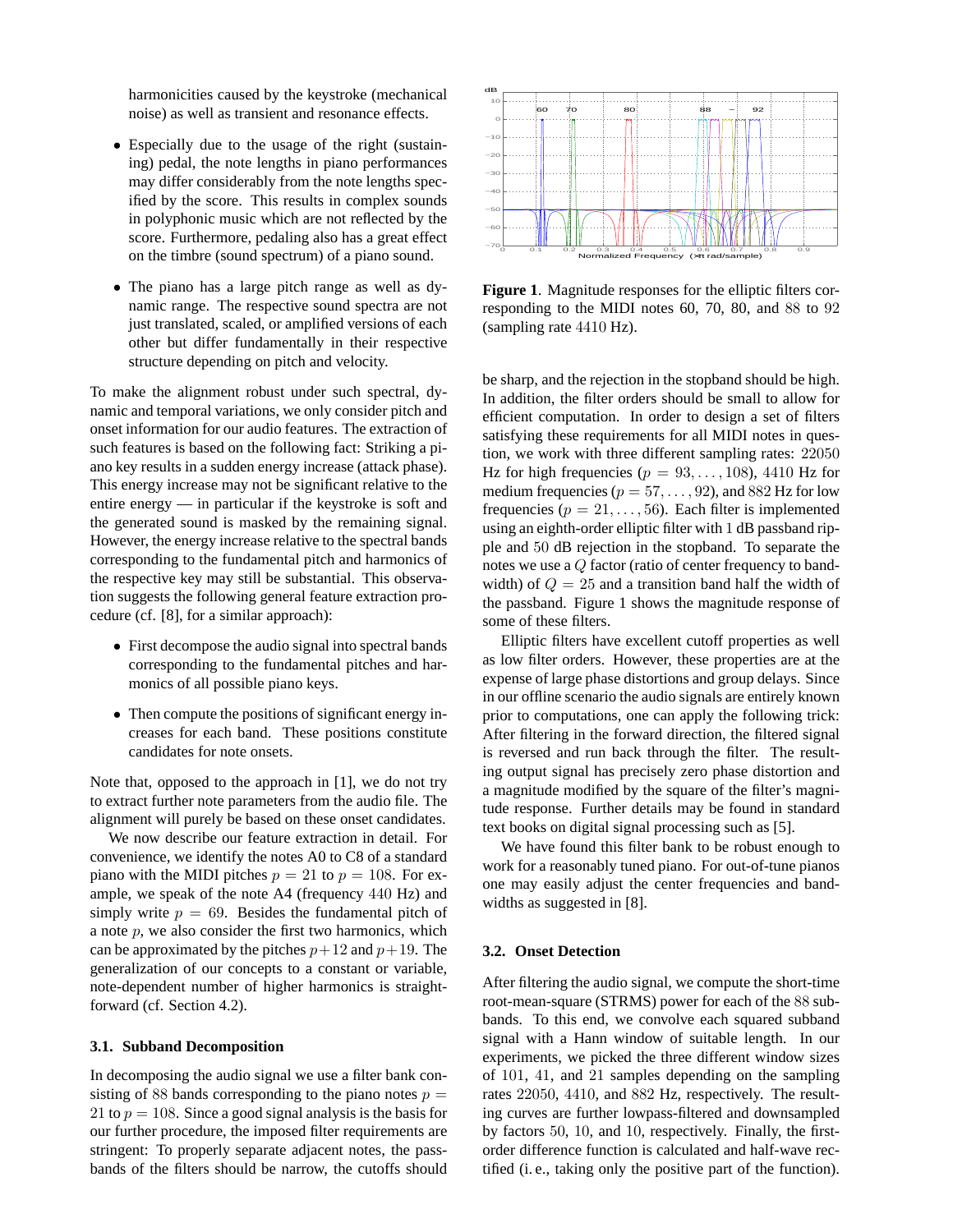

**Figure 2**. First four measures of Op. 100, No. 2 by Friedrich Burgmüller.



**Figure 3**. (a) Audio signal of a performance of the score shown in Figure 2. (b) Filtererd audio signal w.r.t. to the pitch  $p = 72$ . (c) Onset signal  $OS_{72}$  with detected peaks indicated by circles.

Altogether, we obtain for each note  $p$  a rectified difference signal, also denoted as *onset signal* and written as  $OS_p$ , which expresses the local energy increase in the subband corresponding to pitch p. The time resolution depends on the sampling rate. In our case, each sample of the onset curve corresponds to  $50/22050 = 2.3$  ms,  $10/4410 = 2.3$ ms, and  $10/882 = 11.3$  ms, respectively. As an illustration, Figure 3 shows in (a) the waveform of some audio signal representing a performance of the score depicted in Figure 2. The filtered audio signal with respect to the pitch  $p = 72$  (C5, 523 Hz) is shown in (b) and the corresponding onset curve  $OS_{72}$  in (c).

### **3.3. Peak Picking**

The local maxima or *peaks* of the onset signal  $OS_p$  indicate the positions of locally maximal energy increases in the respective band. Such peaks are good candidates for onsets of piano notes of pitches  $p, p - 12$ , or  $p - 19$ . (Recall that besides the fundamental pitch we consider two harmonics.) In theory, this sounds easy. In practice and for complex piano pieces, however, one has to cope with "bad" peaks not generated by onsets: Resonance and beat effects (caused by the interaction of strings) often lead to additional peaks in the onset signals. Furthermore, a strongly played piano note may generate peaks in subbands that do not correspond to harmonics (e. g., caused by mechanical noise). The distinction of such "bad" peaks and peaks coming from onsets is frequently impossible and the peak picking strategy becomes a delicate problem. Since in general the "bad" peaks are less significant then the "good" ones, we use local thresholds (local averages) to discard the peaks below these thresholds.

In (c) of Figure 3 the peaks of the onset signal  $OS_{72}$ are indicated by a number, circles indicating which peaks were chosen by the peak picking strategy. Peak 7 and 10 correspond to the note C5  $(p = 72)$  played in the right hand. Peaks 2, 3, 4, 8, and 11 correspond to the first harmonics of the note C4 ( $p = 60$ ) played in the left hand. It can be seen that the first harmonics of the first and fifth C4 in the left hand caused the two peaks 1 and 5, which were rejected by our local threshold constraints. This also holds for the "bad" peaks 6 and 9.

After a suitable conversion, we obtain a list of peaks for each piano note  $p$ . Each peak is specified by a triple  $(p, t, s)$  where p denotes the pitch corresponding to the subband,  $t$  the time position in the audio file, and  $s$  the size expressing the significance of the peak (or velocity of the note). For computing the score-to-audio alignment, only these peak sequences are required — the audio file as well as the subbands are no longer needed. This considerably reduces the amount of data (e. g., a mono audio signal of sampling rate 22050 Hz requires 30–50 times more memory than the corresponding peaks).

# **4. SYNCHRONIZATION ALGORITHM**

As a preparation for the actual synchronization step, we divide the notes of the score into *score bins*, where each score bin consists of a set of notes with the same musical onset time. For example, for the score in Figure 2 the first score bin is  $S_1 := \{48, 52, 55\}$  containing the first three notes, and so on. Similarly, we divide up the peak lists into *peak bins*. To this end, we evenly split up the time axis into segments of length 50 ms. Then we define peak bins by assigning each peak to the segment corresponding to its time position. Finally, we discard all empty peak bins. Altogether we obtain a list  $S = (S_1, S_2, \dots, S_n)$  of score bins and a list  $P = (P_1, P_2, \dots, P_m)$  of peak bins where  $n$  and  $m$  denote the respective number of bins. The division into peak bins seems to introduce a time resolution of 50 ms. As we will see in Section 4.3, this is not the case since we further process the individual notes after the bin matching procedure.

#### **4.1. Matching Model**

The next step of the synchronization algorithm is to match the sequences  $S$  of score bins and the sequence  $P$  of peak bins. Before doing so, we have to specify a suitable matching model.

Due to note ambiguities in the score such as trills or arpeggios as well as due to missing and wrong notes in the performance, not every note object of the score needs to have a realization in the audio recording. There also may be "bad" peaks extracted from the audio file. Therefore, as opposed to classical DTW, we do not want to force every note bin to be matched with a peak bin and vice versa.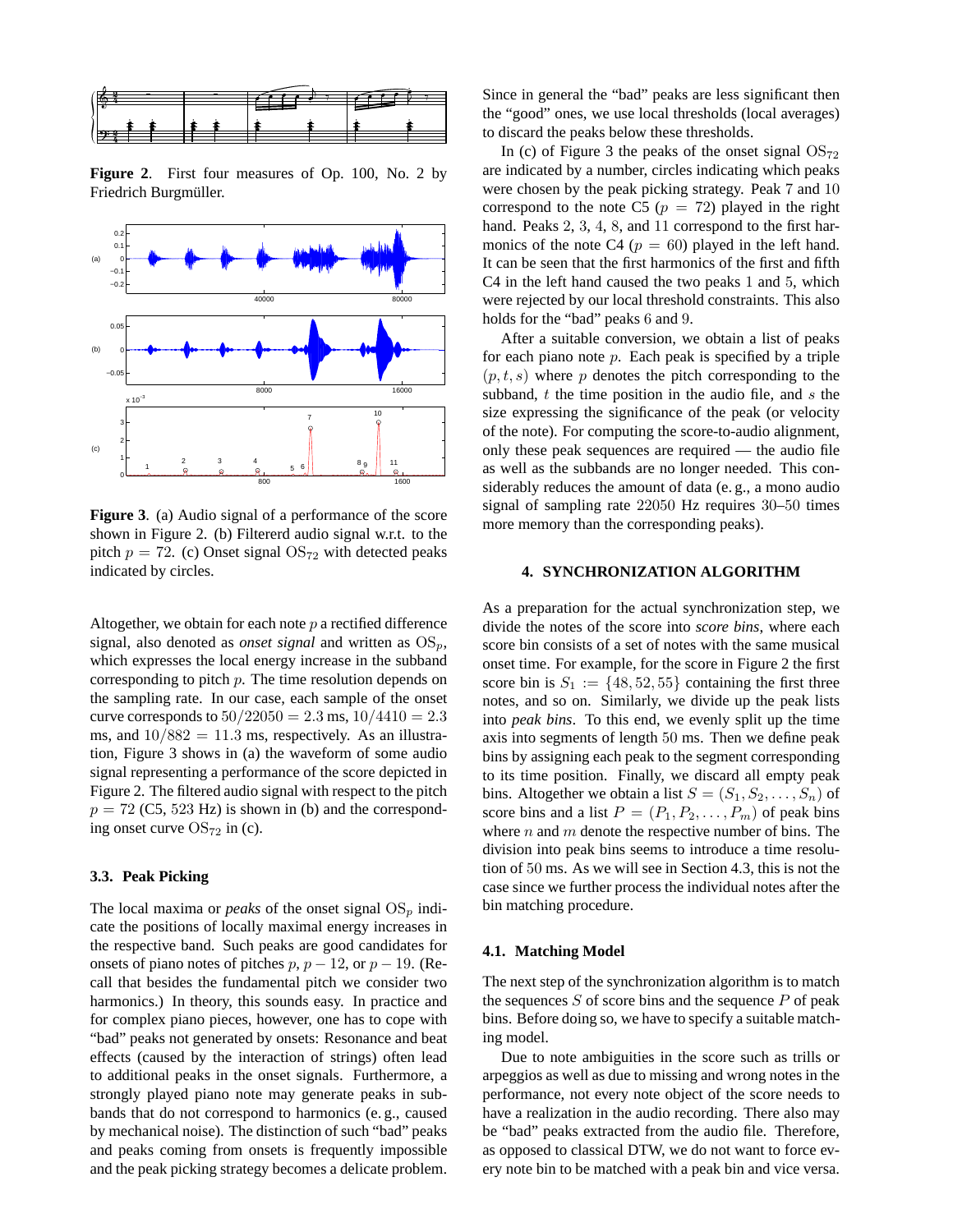As in our alignment we only consider note onsets, where a note given by the score is associated with the onset time of the corresponding physical realization, each note of the score should be aligned with at most one time position in the audio data stream. Furthermore, notes with the different musical onset times should be assigned to different physical onset times. These requirements lead to the following formal notion of a match:

**Definition:** A *match* between S and P as defined above is a partial map  $\mu : [1 : n] \rightarrow [1 : m]$  that is strictly monotonously increasing.

The fact that objects in  $S$  or  $P$  may not have a counterpart in the other data stream is modeled by defining  $\mu$  as a partial function and not as a total one. The monotony of  $\mu$  reflects the requirement of faithful timing: if a note bin in S precedes a second one this should also hold for the  $\mu$ -images of these bins.  $\mu$  being a function and strictness of  $\mu$  ensures that each note bin is assigned to at most one peak bin and vice versa.

#### **4.2. Score Measures**

In general there are many possible matches between S and P. To compute the "best" match we need some measure to assign a quality to a match. Similar to DTW, we introduce a local score d measuring the similarity between a note bin  $S_i$  and a peak bin  $P_i$ . There are many possibilities for adequate score functions depending upon which aspects of the match are to be emphasized. Recall that the note bin  $S_i$  is the set of notes of the same musical onset time, where each note is given by its pitch p. The peak bin  $P_i$ consists of peaks corresponding to its time segment. Each peak is specified by a triple  $(q, t, s)$ , where q denotes the pitch of the corresponding subband,  $t$  the time position, and s the size of the peak. Then we define the local score  $d(i, j) := d(S_i, P_j)$  by

$$
d(i,j) := \sum_{p \in S_i} \sum_{(q,t,s) \in P_j} (\delta_{p,q} + \delta_{p+12,q} + \delta_{p+19,q}) \cdot s,
$$

where  $\delta_{a,b}$  equals one if  $a = b$  and zero if  $a \neq b$  for any two integers a and b. Note that the sum  $\delta_{p,q} + \delta_{p+1,q} +$  $\delta_{p+19,q}$  is either one or zero. It is one if and only if the peak  $(q, t, s)$  appears in a subband pertaining to the fundamental pitch or either one of the harmonics of the note p. In this case, the peak  $(q, t, s)$  contributes to the score  $d(i, j)$  according to its size s. In other words, the local score  $d(i, j)$  is high if there are many significant peaks in  $P_j$  pertaining to notes of  $S_i$ . Note that the peaks not corresponding to score notes are left unconsidered by  $d(i, j)$ , i. e., the score data indicates which kind of information to look for in the audio signal. This principle makes the score function robust against additional or erroneous notes in the performance as well as "bad" peaks. Since the note and peak bins typically contain only very few (around 1 to 10) elements,  $d(i, j)$  can be computed efficiently.

Finally, we want to indicate how to modify the definition of d to obtain other local score functions. In an obvious way, one can account for a different number of harmonics. Moreover, one can introduce note-dependent weights to favor certain harmonics over others. For example, the fundamental pitch dominates the piano sound spectrum over most of its range, except for the lower two octaves where most of the energy is in the first or even second harmonics. This suggests to favor the fundamental pitch for the upper notes and the first or second harmonics for the lower ones. Omitting the factor  $s$  in the above definition of  $d(i, j)$  leads to a local score function which, intuitively spoken, is invariant under dynamics, i. e., strongly played notes and softly played notes are treated equally.

## **4.3. Dynamic Programming and Synchronization**

Based on the local score function  $d$ , the global score of a match  $\mu$  between S and P is given by the sum

$$
\sum_{(i,j):j=\mu(i)} d(i,j).
$$

To compute the score-maximizing match between  $S$  and P, we use dynamic programming (DP). To this end, we recursively define the global score matrix  $D = (D_{i,j})$  by

$$
D_{i,j} := \max\{D_{i,j-1}, D_{i-1,j}, D_{i-1,j-1} + d(i,j)\}
$$

and  $D_{0,0} := D_{i,0} := D_{0,j} := 0$  for  $1 \leq i \leq n$  and  $1 \leq j \leq m$ . Then the score-maximizing match can be constructed from D by the following procedure:

 $i := n$ ,  $j := m$ ,  $\mu$  defined on  $\emptyset$ while  $(i > 0)$  and  $(j > 0)$  do if  $D(i, j) = D(i, j - 1)$  then  $j := j - 1$ else if  $D(i, j) = D(i - 1, j)$  then  $i := i - 1$ else  $\mu(i) := j$ ,  $i := i - 1$ ,  $j := j - 1$ return  $\mu$ 

Note that this procedure indeed defines a match  $\mu$  in the sense of our matching model defined in Section 4.1. After matching the note bins with the peak bins, we individually align the notes of  $S_i$  to time positions in the audio file, improving the time resolution of 50 ms imposed by the peak bins: For a note  $p \in S_i$ , consider the subset of all peaks  $(q, t, s) \in P_{\mu(i)}$  with  $q = p, q = p + 12$ , or  $q =$  $p+19$ . If this subset is empty, the note p is left unmatched. Otherwise, assign the note  $p \in S_i$  to the time position t belonging to the peak  $(q, t, s)$  of maximal size s within this subset. The final assignment of the individual notes constitutes the synchronization result.

As an example, Figure 4 illustrates the synchronization result of the score data shown in Figure 2 and the audio data shown in part (a) of Figure 3. Observe that notes with the same musical onset time may be aligned to distinct physical onset times. (This takes into account that a pianist may play some notes of a chord a little earlier in order to accentuate these notes.) Finally, we want to point out that the assigned time positions generally tend to be slightly delayed. The reason is that it takes some time to build up a sound after a keystroke and that we actually measure the maximal increase of energy. In general, this delay is larger for lower pitches than for higher pitches.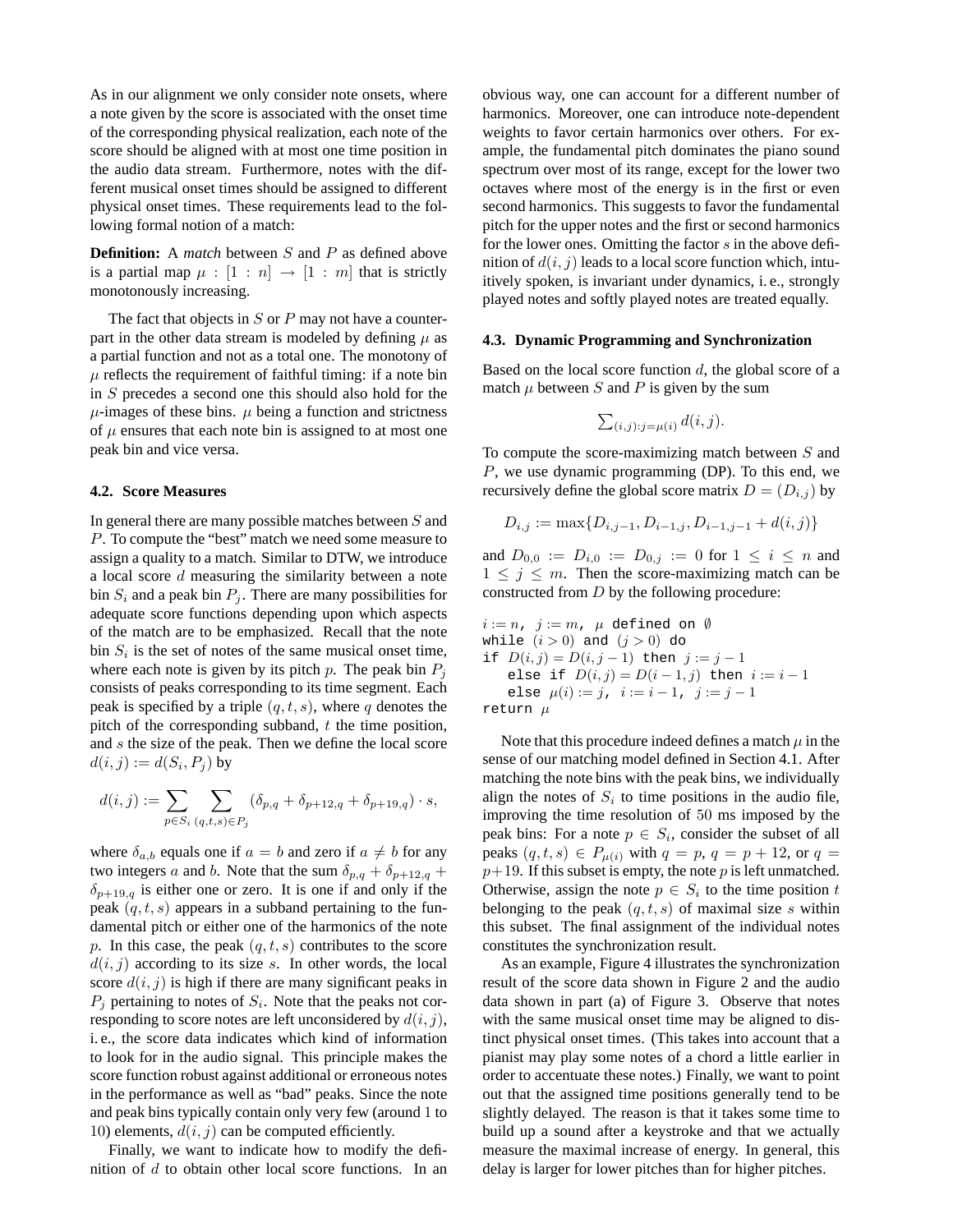

**Figure 4**. (a) Synchronization result for the audio file of Figure 3. The matched notes are indicated by the vertical lines. (b) Enlargement of a segment of (a).

## **5. EFFICIENCY AND ANCHOR MATCHES**

Recall that running time as well as memory requirements of DP are proportional to the *product* of the number of score and peak bins to be aligned. This makes DP inefficient for long pieces (cf. Section 6). Classical techniques for speeding-up DP computations are based on introducing global constraints which, however, does not improve the complexity substantially.

The best possible complexity for a synchronization algorithm is proportional to the *sum* of the number of score and peak bins. Such a result may be achieved by using techniques employed in areas such as *score following* (see, e. g., [4]) which may be regarded as a kind of online synchronization. Such algorithms, however, are extremely sensible towards wrong or missing notes, local time deviations, or erroneously extracted features, which can result in very poor synchronization results for complex, polyphonic music.

The quality of the computed alignment and the robustness of the synchronization algorithm are of foremost importance. Consequently, increasing efficiency of the algorithm should not degrade the synchronization result. To substantially increase the efficiency, we suggest the following simple but powerful procedure: First, identify in the score certain configurations of notes, also referred to as *anchor configurations*, which possess salient dynamic and/or spectral properties. Such a configuration may be some isolated fortissimo chord, a note or chord played after or before some long pause, or a note with a salient fundamental pitch. Due to their special characteristics, anchor configurations can be efficiently detected in the corresponding audio file using a linear-time/linear-space algorithm. From this, compute score-to-audio matches, referred to as *anchor matches*, for the notes contained in an anchor configuration. Finally, align the remaining notes. This can be done *locally* by applying our DP-based synchronization algorithm on the segments defined by two adjacent anchor matches. The acceleration of the overall procedure will depend on the distribution of the anchor matches. The best overall improvements are obtained with evenly distributed anchor matches. For example,  $n - 1$ anchor matches dividing the piece into equally long segments speeds up the accumulated running time for all local DP computations by a factor  $n$ . The memory requirements are even cut down by a factor of  $n^2$  since only the score matrix of the active local DP computation has to be stored.

Of course, finding suitable anchor configurations is a difficult research problem by itself (cf. Section 7). For the moment, we use a semiautomatic ad-hoc approach in which the user has to specify a small number of suitable anchor configurations for a given piece of music. We have implemented several independent detection algorithms for different types of anchor configurations which are applied concurrently in order to decrease the detection error rate. Pauses in the audio data as well as isolated fortissimo chords are detected by suitably thresholding the ratio between short-time and long-time signal energy computed with a sliding window. Additionally, since pauses as well as long isolated chords correspond to segments with a small number of note onsets, such events can be detected in our peak lists from the extraction step (see Section 3.3) by means of a suitable sparseness criterion. Notes of salient fundamental pitch, i.e., notes whose fundamental pitch does not clash with harmonics of other notes within a large time interval, may be detected by scanning through the corresponding subband using an energy-based measure. To further enhance detection reliability, we also investigate the neighborhoods of the detected candidate anchor matches comparing notes before and after the anchor configuration to the corresponding subband peak information. Then we discard candidate anchor matches exhibiting a certain likelihood of confusion with the surrounding note objects or peak events. The resulting anchor matches may be presented to the user for manual verification prior to the local DP matching stage.

## **6. EXPERIMENTS AND RESULTS**

A prototype of our synchronization algorithm has been implemented in MATLAB. For the evaluation we used MIDI files representing the score data and corresponding CD recordings by various interprets representing the audio data. Our test material consists mainly of classical polyphonic piano pieces of various lengths ranging from several seconds up to 10 minutes. In particular, it contains complex pieces such as Chopin's Etudes Op. 10 and Beethoven's piano sonatas.

It has already been observed in previous work that the evaluation of synchronization results is not straightforward and requires special care. First, one has to specify the granularity of the alignment, which very much depends on the particular application. For example, if one is interested in a system that simultaneously highlights the current measure of the score while playing a corresponding interpretation (as a reading aid for the listener), an alignment deviation of a note or even several notes might be tolerable. However, for musical studies or when used as training data for statistical methods a synchronization at note level or even onset level might be required.

Intuitive objective measures of synchronization qual-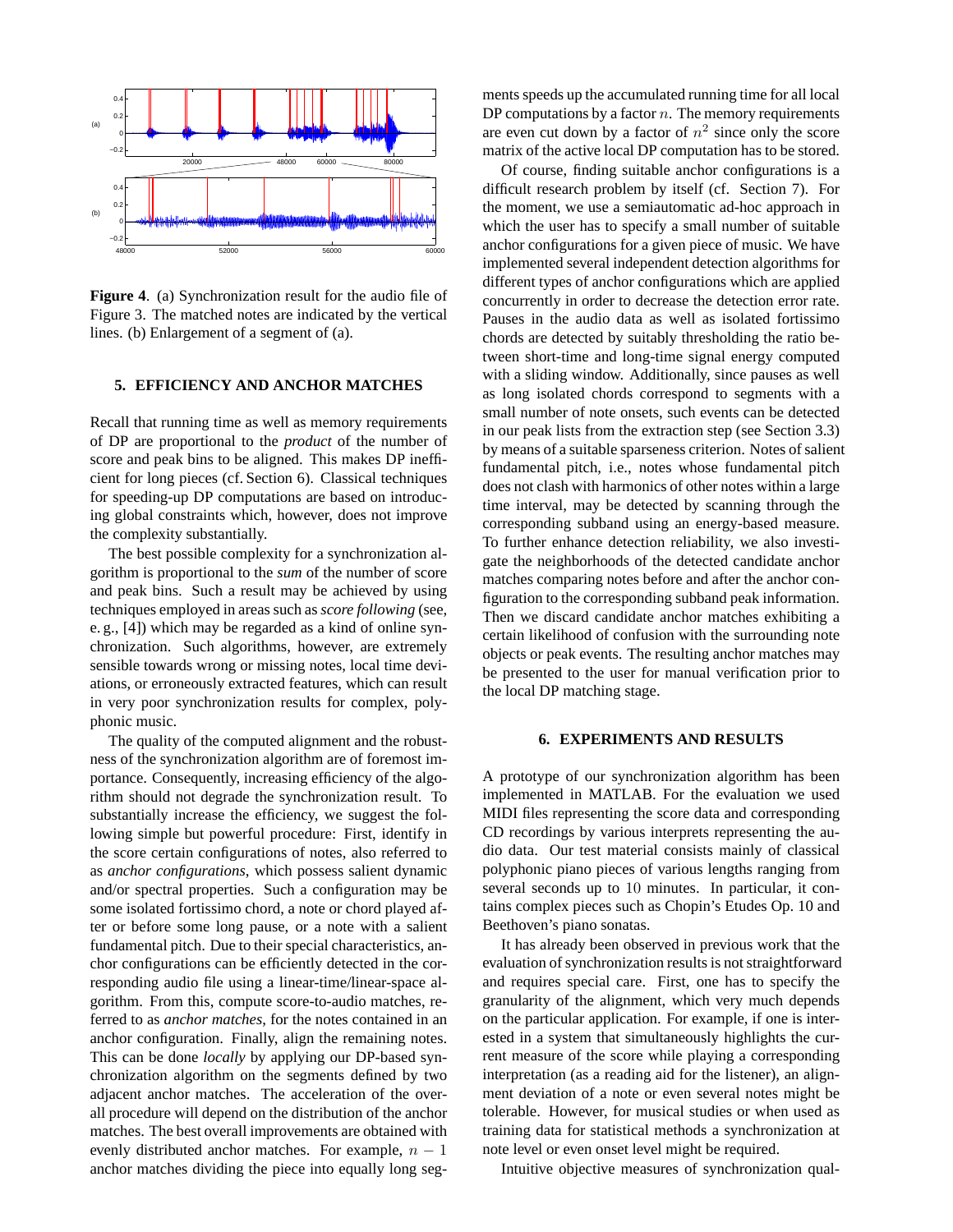ity are the percentage of note events correctly matched, the percentage of mismatched notes, or the deviation between the computed and optimal tempo curve. (The output of a synchronization algorithm may be regarded as a tempo deviation or *tempo curve* between the two input data streams.) However, such a measure will fail if the note events to be aligned do not exactly correspond (such as for trills, arpeggios, or wrong notes). In this case, the measure might give a low grade (bad score), which is not due to the quality of the algorithm but due to the nature of the input streams. One would then rate a synchronization as "good" if the musically most important note events are aligned correctly. Unfortunately, such an evaluation requires manual interaction, making the procedure unfeasible for large-scale examinations. Similarly, the measurement of tempo curves requires some ground truth about the desired outcome of the synchronization procedure. The design of suitable objective measures, which allow a systematic and automatic assessment of the synchronization results, is still an open research problem and out of our scope.

In this paper, we evaluate our synchronization results mainly via *sonification* as follows: Recall that the input of our synchronization algorithm is a MIDI file representing the score and a WAV file representing the audio data. The algorithm aligns the musical onset times given by the score (MIDI file) with the corresponding physical onset times extracted from the audio file. According to this alignment, we now modify the MIDI file such that the musical onset times correspond to the physical onset times. In doing so we only consider those notes of the score that are actually matched and disregard the unmatched notes. Then we convert the modified MIDI file into an audio file by means of a synthesizer. If the synchronization result is accurate, the thus synthesized audio data stream runs synchronously with the original performance. To make this result comprehensible (audible) we produce a stereo audio file containing in one channel the mono version of the original performance and in the other channel a mono version of the synthesized audio file. Listening to this stereo audio file will exhibit, due to the sensibility of the human auditory system, even smallest temporal deviations of less than 50 ms between note onsets in the two version. To demonstrate our synchronization results we made some of the material available at

#### www-mmdb.iai.uni-bonn.de/download/sync/,

where we provide the score data (as a MIDI file), the audio data as well as the sonification of the synchronization result of several classical piano pieces including the 25 Etudes Op. 100 by Burgmüller, the 12 Etudes Op. 10 by Chopin, and several sonatas by Beethoven. Even for these complex pieces, our synchronization algorithm computes accurate global alignments, which are more than sufficient for applications such as the retrieval scenario, the reading aid scenario or for musical studies. Moreover, most onsets of individual notes are matched with high accuracy even for passages with short notes in fast succession being blurred due to extensive usage of the sustain pedal. (Listen, e. g., to the synchronization result of the Revolution Etude Op. 10, No. 12, by Chopin). Furthermore, aligning sudden tempo changes such as ritardandi, accelerandi, or pauses generally poses no problem to our algorithm.

Our current algorithm is sensitive towards some specific situations, where it may produce some local mismatches or may not be able to find any suitable match. Firstly, pianissimo passages are problematic since softly played notes do not generate significant energy increases in the respective subbands. Therefore, such onsets may be missed by our extraction algorithm. Secondly, a repetition of the same chord in piano and forte is problematic. Here, the forte chord may cause "bad" peaks (see Section 3.3), which can be mixed up with the peaks corresponding to the softly played piano chord. Such problematic situations may be handled by means of a subsequent algorithm which is based on spectral features rather than based on onset features. A direct comparison to the approach in [1] showed that our algorithm is not only more robust and more efficient — concerning the extraction step as well as the synchronization step — but also results in a more accurate alignment.

We now give some examples to illustrate the running time behavior and the memory requirements of our MAT-LAB implementation. Tests were run on an Intel Pentium IV, 3 GHz with 1 GByte RAM under Windows 2000. Table 1 shows the running times for several pieces where the pieces are specified by the first column. Here, "Scale" consists of a C-major scale played four times in a row in different tempi, "Bu02" is the Etude No. 2, Op. 100, by F. Burgmüller (see also Figure 2). "Ch03" and "Ch12" are Etude No. 3, Op. 10 ("Tristesse") and Etude No. 12, Op. 10 ("Revolution") by F. Chopin. Finally, "Be01" and "Be04" are the first and fourth movement of Beethoven's sonata Op. 2, No. 1. The second column shows the number of notes in the score of the respective piece and the third column the length in seconds of some performance of that piece. In the fourth and fifth columns one finds the number of note bins and peak bins (see Section 4). The next column shows that the running time for the peak extraction, denoted by  $t$ (peak), is about linear in the length of the performance. Finally, the last column illustrates that the actual running time  $t(DP)$  of the DP algorithm is, as expected, roughly proportional to the product of the number of note bins and peak bins. The running time of the overall synchronization algorithm is essentially the sum of  $t$ (peak) and  $t$ (DP). The sonifications of the corresponding synchronization results can be found on our web page mentioned above.

Table 2 shows how running time and memory requirements of the DP computations decrease significantly when using suitable anchor configurations (see Section 5). The third column of Table 2 shows the respective list of anchor matches which were computed prior to DP computation. Here an anchor match is indicated by its assigned time position within the audio data stream. The computation time of these anchor matches is negligible relative